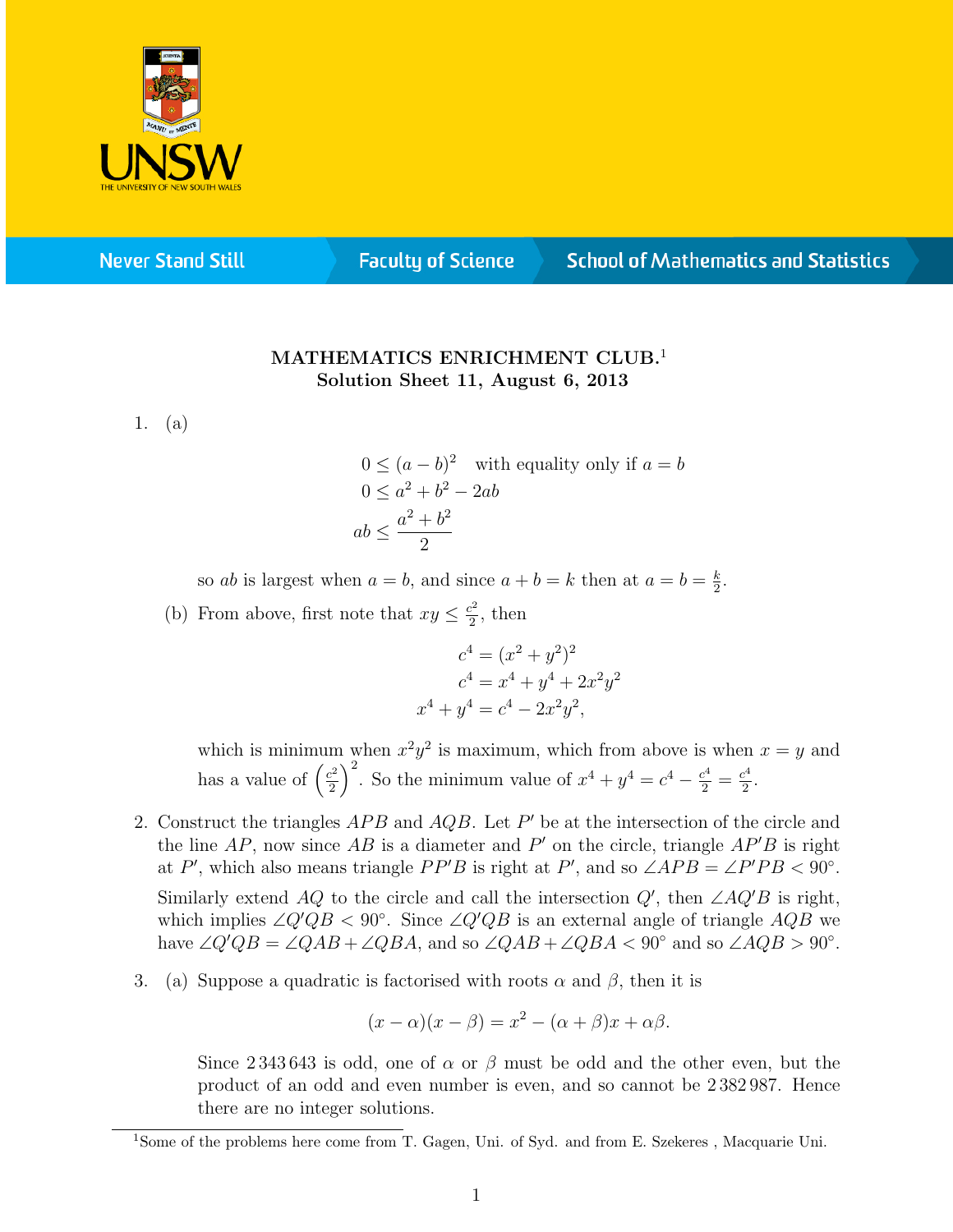- (b) By similar logic, both  $\alpha$  and  $\beta$  must be even (to have even sum and even product). If they are both even, then the product  $\alpha\beta$  must be divisible by 4 (write  $\alpha = 2m$  $\beta = 2n$  then  $\alpha\beta = 4nm$ , but 2382982 is not, and hence there are no integer solutions.
- 4. To make \$10 out of n 50c coins and m 20c coins we must satisfy

$$
5n + 2m = 100
$$
,  $n, m \in \mathbb{Z}$ ,  $n, m > 0$ 

or

$$
m = 100 - 5\frac{n}{2}
$$
,  $m, n \in \mathbb{Z}$ ,  $n, m > 0$ .

So we merely count the number of  $n$  which are divisible by 2 and satisfy the above, of which there are 9.

- 5. (a) In general, if we prime factorise  $x = p_1^{m_1} p_2^{m_2} \cdots p_k^{m_k}$  then every factor can be written as  $p_1^{a_1} p_2^{a_2} \cdots p_k^{a_k}$  where each  $a=0,1,\ldots,m_i$ . So there are  $m_1+1$  choices for  $a_1, m_2 + 1$  choices for  $a_2$  and so on, and hence the number of factors is  $(m_1 + 1)(m_2 + 2) \cdots (m_k + 1)$ . Then  $20 = 2^2 \times 5$  and so has  $3 \times 2 = 6$  factors, so  $\tau(20) = 6.$ If  $n = p_1^{m_1} \cdots p_k^{m_k}$ , then  $n^2 = p_1^{2m_1} \cdots p_k^{2m_k}$  and so  $\tau(n^2) = (2m_1 + 1)(2m_2 +$  $1)\cdots(2m_k+1)$  which is a product of odd numbers and hence odd and so cannot
	- be equal to the even number  $2\tau(n)$ . (b) The number  $144^2 = (3 \times 2^2)^4 = 3^4 \times 2^8$  so  $\tau(144^2) = 5 \times 9 = 45$  and  $\tau(144) =$  $\tau((3 \times 2^2)^2) = \tau(3^2 \times 2^4) = 3 \times 5 = 15$  and  $3 \times 15 = 45$ .

6. Let 
$$
\sqrt[3]{x + \sqrt{x^2 + 1}} + \sqrt[3]{x - \sqrt{x^2 + 1}} = a + b = y
$$
, and recall

$$
y^3 = (a+b)^3 = a^3 + b^3 + 3ab(a+b).
$$

Now

$$
a^{3} + b^{3} = 2x
$$
  
\n
$$
ab = \sqrt[3]{x^{2} - (x^{2} + 1)}
$$
  
\n
$$
= \sqrt[3]{1} = 1.
$$

so

$$
y3 = 2x + 3 \times 1 \times y
$$
  

$$
x = \frac{3y - y^{3}}{2}, \text{ where } y \in \mathbb{Z}.
$$

## Senior Questions

1. Expand the right hand side:

$$
(n2 - (3n + 1))2 - 25n2 = n4 - 2n2(3n + 1) + (3n + 1)2 - 25n2
$$
  
= n<sup>4</sup> - 6n<sup>3</sup> - 2n<sup>2</sup> + 9n<sup>2</sup> + 6n + 1 - 25n<sup>2</sup>  
= n<sup>4</sup> - 6n<sup>3</sup> - 18n<sup>2</sup> + 6n + 1.